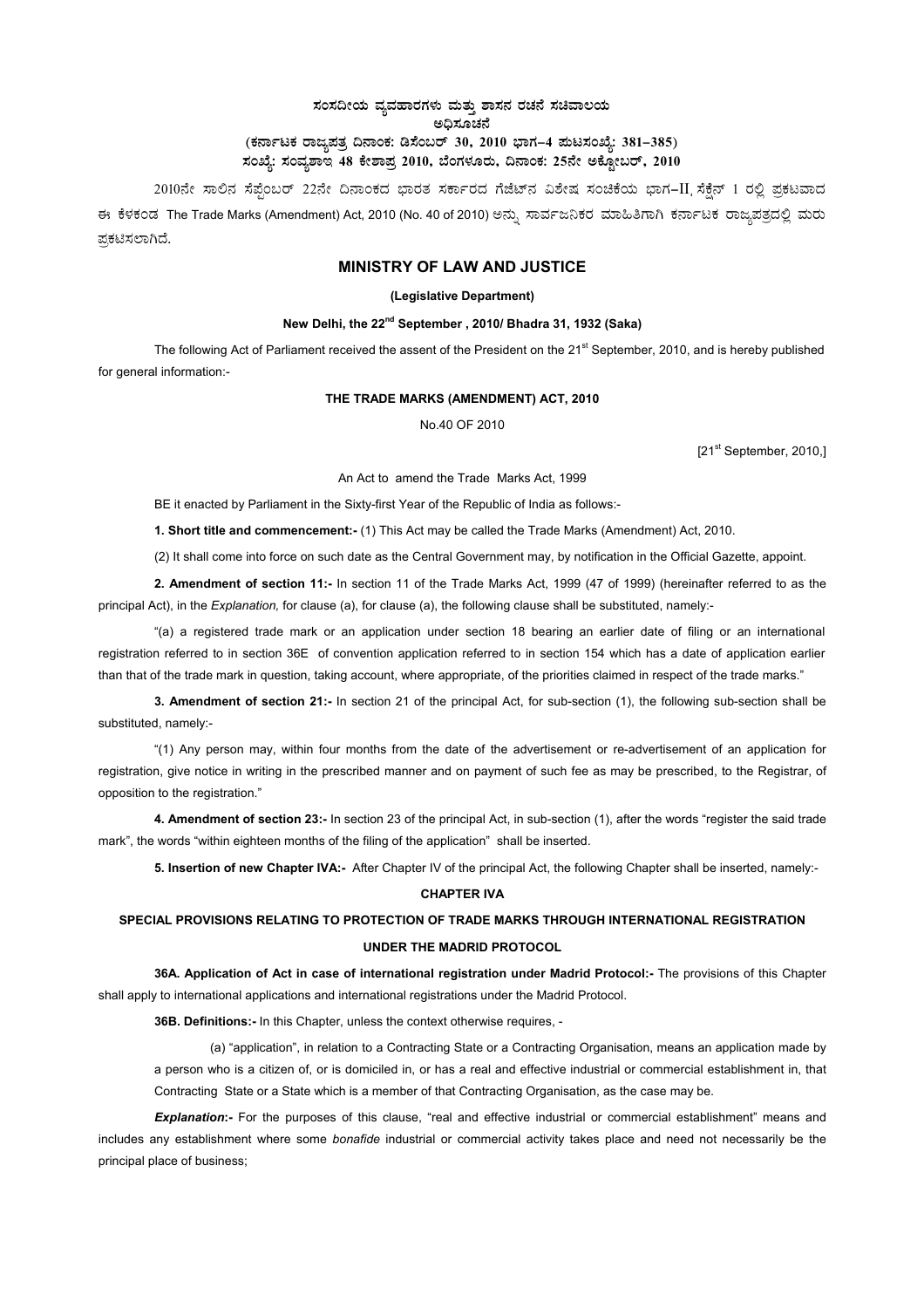(b) "basic application" means an application for the registration of a trade mark filed under section 18 and which is used as a basis for applying for an international registration;

(c) " basic registration" means the registration of a trade mark under section 23 and which is used as a basis for applying for an international registration:

(d) "Common Regulations" means the Regulations concerning the implementation of the Madrid Protocol;

(e) "Contracting Organisation" means a Contracting Party that is an inter governmental organisation;

(f) "Contracting Party" means a Contracting State or Contracting Organisation party to the Madrid Protocol;

(g) "Contracting State" means a country party to the Madrid Protocol;

(h) "international application" means an application for international registration or for extension of the protection resulting from an international registration to any Contracting Party made under the Madrid Protocol;

(i) "International Bureau" means the International Bureau of the World Intellectual Property Organisation;

(j) "international registration" means the registration of a trade mark in the register of the International Bureau effected under the Madrid Protocol;

(k) "Madrid Agreement" means the Madrid Agreement Concerning the International Registration of Marks adopted at Madrid on the 14th day of April, 1891, as subsequently revised and amended;

(l) "Madrid Protocol." means the Protocol relating to the Madrid Agreement Concerning the International Registration of Marks adopted at Madrid on the 27th day of June, 1989, as amended from time to time.

**36C.Trade Marks Registry to deal with international applications:-** Notwithstanding anything contained in sub-section (3) of section 5, an international application shall be dealt with by the head office of the Trade Marks Registry or such branch office of the Registry, as the Central Government may, by notification in the Official Gazette, specify.

**36D International application originating from India:-** (1) Where an application for the registration of a trade mark has been made under section 18 or a trade mark has been registered under section 23, the applicant or the registered proprietor may make an international application on the form prescribed by the Common Regulations for international registration of that trade mark.

(2) A person holding an international registration may make an international application on the form prescribed by the Common Regulations for extension of the protection resulting from such registration to any other Contracting Party.

(3) An international application under sub-section (1) or sub-section (2) shall designate the Contracting Parties where the protection resulting from the international registration is required.

(4) The Registrar shall certify in the prescribed manner that the particulars appearing in the international application correspond to the particulars appearing, at the time of the certification, in the application under section 18 or the registration under section 23, and shall indicate the date and number of that application or the date and number of that registration as well as the date and number of the application from which that registration resulted, as the case may be, and shall within the prescribed period, forward the international application to the International Bureau for registration, also indicating the date of the international application.

(5) Where at any time before the expiry of a period of five years of an international registration, whether such registration has been transferred to another person or not, the application under section 18 or the registration under section 23, as the case may be, has been withdrawn or cancelled or has expired or has been finally refused in respect of all or some of the goods or services listed in the international registration, the protection resulting from such international registration shall cease to have effect.

Provided that where an appeal is made against the decision of registration and an action requesting for withdrawal of application or an opposition to the application has been initiated before the expiry of the period of five years of an international registration, any final decision resulting into withdrawal, cancellation, expiration or refusal shall be deemed to have taken place before the expiry of five years of the international registration.

(6) The Registrar shall, during the period of five years beginning with the date of international registration, transmit to the International Bureau every information referred to in sub-section (5).

(7) The Registrar shall notify the International Bureau the cancellation to be effected to an international registration keeping in view the current status of the basic application or the basic registration, as the case may be.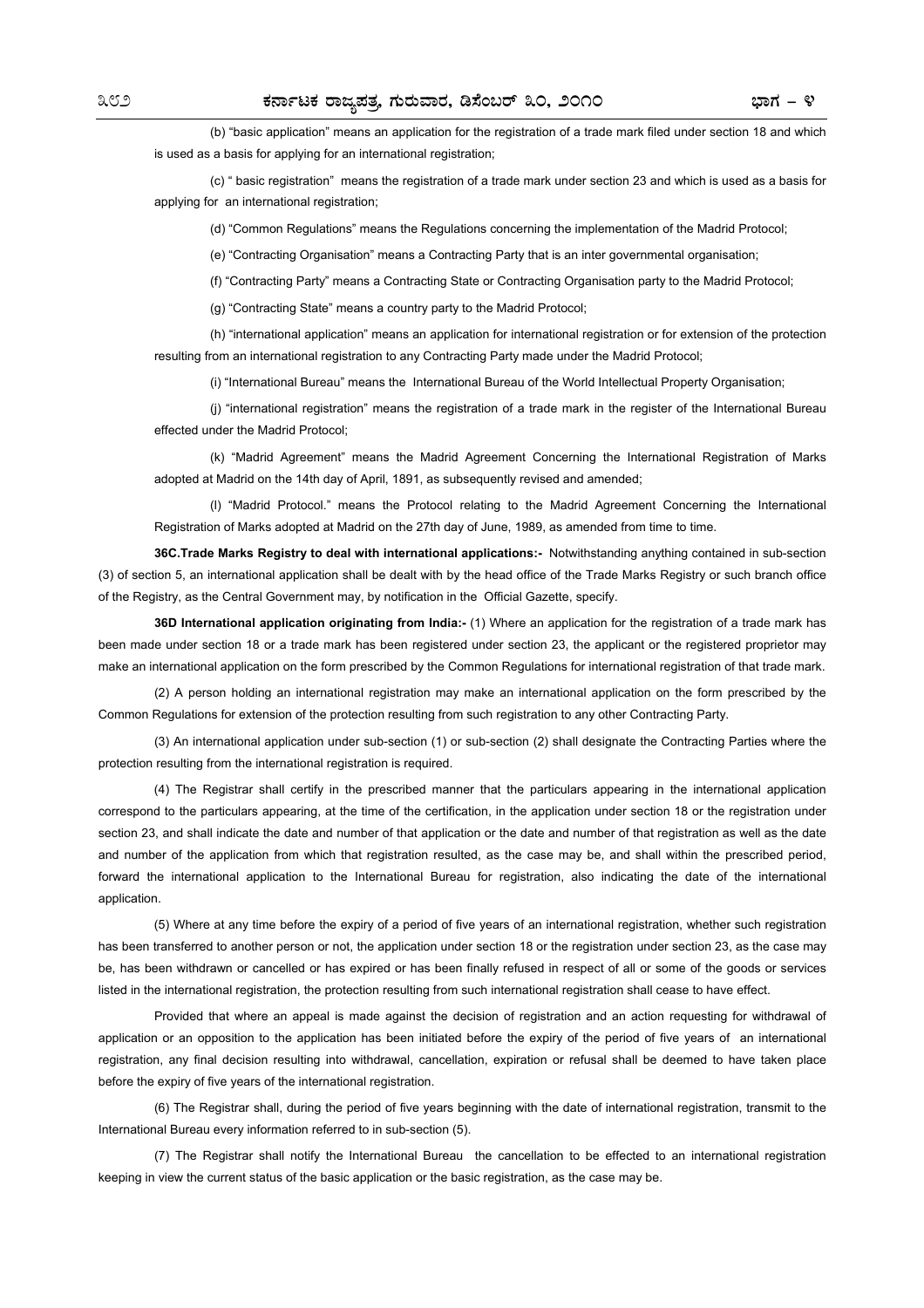**36E. International registrations where India has been designated:-** (1) The Registrar shall, after receipt of an advice from the International Bureau about any international registration where India has been designated, keep a record of the particulars of the international registration in the prescribed manner.

(2) Where, after recording the particulars of any international registration referred to in sub-section (1), the Registrar is satisfied that in the circumstances of the case the protection of trade mark in India should not be granted or such protection should be granted subject to conditions or limitations or to conditions additional to or different from the conditions or limitations subject to which the international registration has been accepted, he may, after hearing the applicant if he so desires, refuse grant of protection and inform the International Bureau in the prescribed manner within eighteen months from the date on which the advice referred to in sub-section(1) was received.

(3) Where the Registrar finds nothing in the particulars of an international registration to refuse grant of protection under sub-section (2), he shall within the prescribed period cause such international registration to be advertised in the prescribed manner.

(4) The provisions of sections 9 to 21 (both inclusive), 63 and 74 shall apply *mutatis mutandis* in relation to an international registration as if such international registration was an application for registration of a trade mark under section 18.

(5) When the protection of an international registration has not been opposed and the time for notice of opposition has expired, the Registrar shall within a period of eighteen months of the receipt of advice under sub-section (1) notify the International Bureau its acceptance of extension of protection of the trade mark under such international registration and, in case the Registrar fails to notify the International Bureau, it shall be deemed that the protection has been extended to the trade mark.

(6) Where a registered proprietor of a trade mark makes an international registration of that trade mark and designates India, the international registration from the date of the registration shall be deemed to replace the registration held in India without prejudice to any right acquired under such previously held registration and the Registrar shall, upon request by applicant, make necessary entry in the register referred to in sub-section (1) of section 6.

(7) A holder of international registration of a trade mark who designates India and who has not been extended protection in India shall have the same remedy which is available to any person making an application for the registration of a trade mark under section 18 and which has not resulted in registration under section 23.

(8) Where at any time before the expiry of a period of five years of an international registration, whether such registration has been transferred to another person or not, the related basic application or, as the case may be, the basic registration in a Contracting Party other than India has been withdrawn or cancelled or has expired or has been finally refused in respect of all or some of the goods or services listed in the international registration, the protection resulting from such international registration in India shall cease to have effect.

**36F. Effects of international registration:-** (1) From the date of the international registration of a trade mark where India has been designated or the date of the recording in the register of the International Bureau about the extension of the protection resulting from an international registration of a trade mark to India, the protection of the trade mark in India shall be the same as if the trade mark had been registered in India.

(2) The indication of classes of goods and services given by the applicant shall not bind the Registrar with regard to the determination of the scope of the protection of the trade mark.

**36G. Duration and renewal of international registration:-** (1) The international registration of a trade mark at the International Bureau shall be for a period of ten years and may be renewed for a period of ten years from the expiry of the preceding period.

(2) Subject to payment of a surcharge prescribed by the rules, a grace period of six months shall be allowed for renewal of the intimational registration.'.

**6. Substitution of new section for section 45:-** For section 45 of the principal Act, the following section shall be substituted, namely:-

**"45. Registration of assignments and transmissions :- (1) Where a person becomes entitled by** assignment or transmission to a registered trade mark, he shall apply in the prescribed manner to the Registrar to register his title, and the Registrar shall, on receipt of the application, register him as the proprietor of the trade mark in respect of the goods or services in respect of which the assignment or transmission has effect, and shall cause